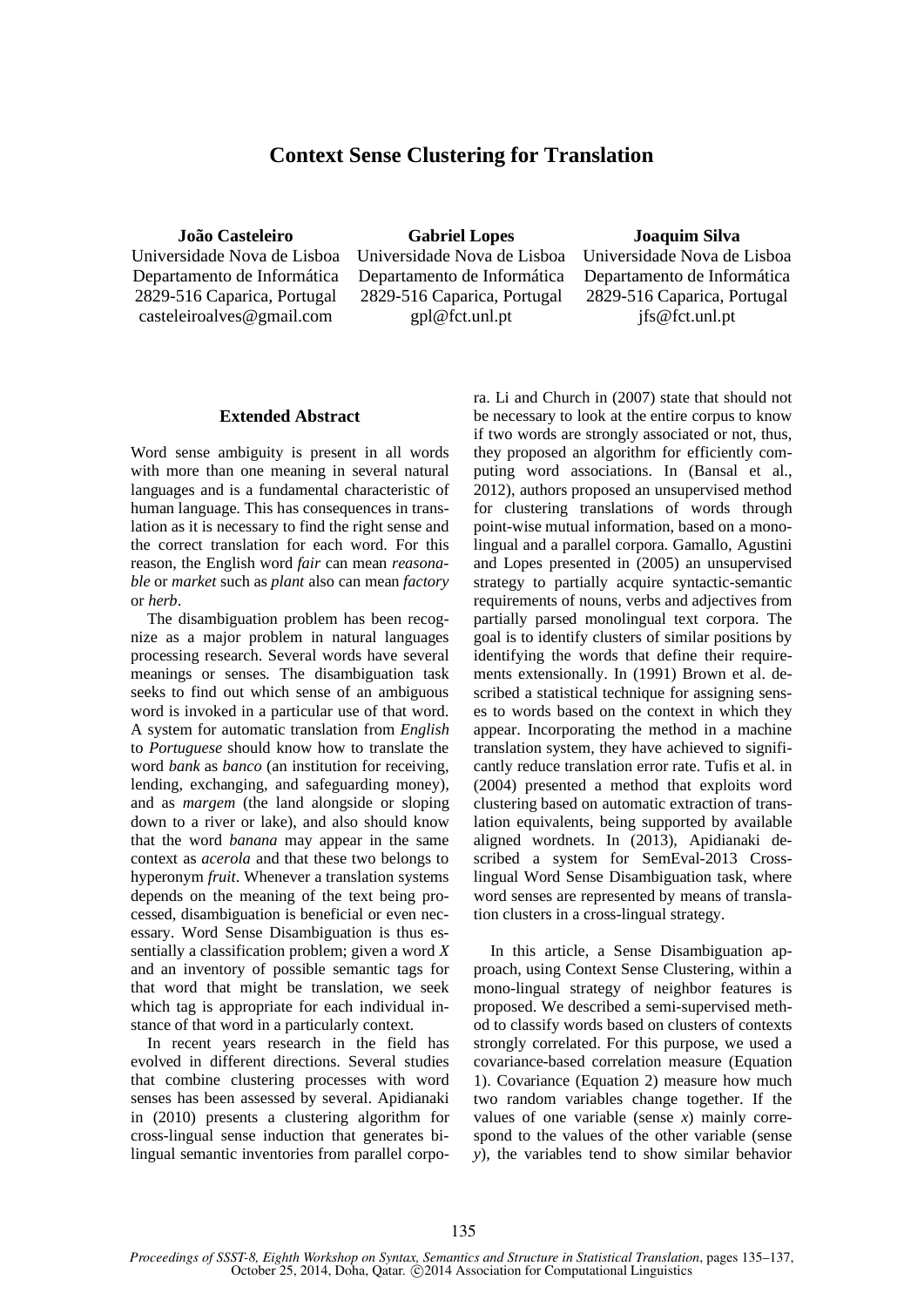and the covariance is positive. In the opposite case, covariance is negative. Note that this process is computationally heavy. The system needs to compute all relations between all features of all left words. If the number of features is very large, the processing time increases proportionally.

$$
Corr(x,y) = \frac{Cov(x,y)}{\sqrt{Cov(x,x)} + \sqrt{Cov(y,y)}}\tag{1}
$$

$$
Cov(x, y) = \frac{1}{m-1} \sum_{f=f_1}^{fm} (dist(x, f). dist(y, f))
$$
\n(2)

Our goal is to join similar senses of the same ambiguous word in the same cluster, based on features correlation. Through the analysis of correlation data, we easily induce sense relations. In order to streamline the task of creating clusters, we opted to use *WEKA* tool (Hall et al., 2009) with *X-means* (Pelleg et al., 2000) algorithm.

| <b>Clusters</b>                         |
|-----------------------------------------|
| fructose, glucose                       |
| football, chess                         |
| title, appendix, annex                  |
| telephone, fax                          |
| liver, hepatic, kidney                  |
| aquatic, marine                         |
| disciplinary, infringement, criminal    |
| Table 1. Well-formed resulting clusters |

In order to determine the consistence of the obtained clusters, all of these were evaluated with *V-measure*. *V-measure* introduce two criteria presented in (Rosenberg and Hirschberg, 2007), homogeneity *(h)* and completeness *(c).* A clustering process is considered homogeneously well-formed if all of its clusters contain only data points which are members of a single class. Comparatively, a clustering result satisfies completeness if all data points that are members of a given class are elements of the same cluster.

Analysing the results of context sense clusters obtained (Table 1) we easily understand that almost all clusters are generally well formed, getting a final *V-measure* average rating of 67%.

Finally, in order to train a classifier we choose to use a training data set with 60 well formed clusters (with V-measure value ranging between 0.9 and 1). Our testing data set is composed by 60 words related to the clusters but which are not contained there. The classifier used was a *Support Vector Machine (SVM)* (2011). The kernel type applied was the *Radial Basis Function (RBF).* This kernel non linearly maps samples into a higher dimensional space, so it can handle the case when the relation between class labels and attributes is nonlinear, that is the case. Each word of training and testing data sets were encoded according the frequency in a corpora of all characteristics contained in the clusters. Our purpose was to classify each one of the new potential ambiguous words, and fit it in the corresponding cluster (Table 2 and Table 3).

| <b>Test Words</b> | Label assigned by (SVM) |
|-------------------|-------------------------|
| Fruit             | Cluster 29              |
| Infectious        | Cluster 7               |
| Kiwi              | Cluster <sub>60</sub>   |
| Back              | Cluster 57              |
| Legislative       | Cluster 34              |
| Grape             | Cluster 29              |
| Russian           | Cluster 59              |

**Table 2.** Results generated by (*SVM*)

| <b>Clusters</b>       | <b>Content of Clusters</b>       |
|-----------------------|----------------------------------|
| Cluster 7             | Viral, contagious, hepatic       |
| Cluster 29            | Banana, apple                    |
| Cluster 34            | Legal, criminal, infringement    |
| Cluster 57            | Cervical, lumbar                 |
| Cluster 59            | French, Italian, Belgian, German |
| Cluster <sub>60</sub> | Thyroid, mammary                 |

**Table 3.** Cluster correspondence

The obtained results showed that almost all words were tagged in the corresponding cluster. Evaluating system accuracy we obtained an average value of 78%, which means that from the 60 tested words, 47 words were assigned to the corresponding context cluster.